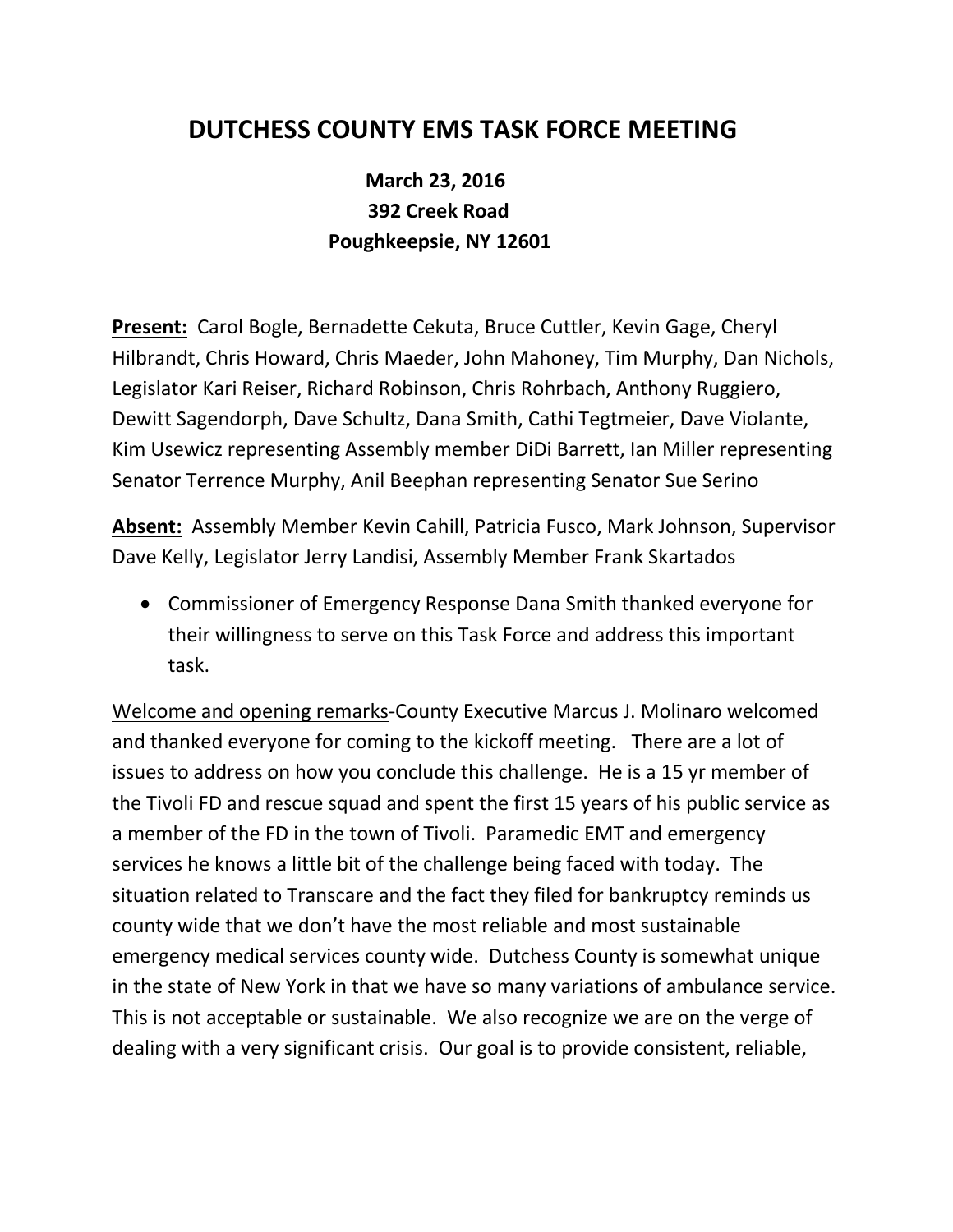sustainable and affordable patient centered ambulance service. Marcus stated that he would like a couple of public forums to be presented.

**Freedom Of Information Law review**-Chief Assistant County Attorney Carol Bogle informed the group that the Emergency Medical Services Task Force has been created by County executive Molinaro and that it is strictly an advisory group. The basic purposes of this group are to gather a variety of information in connection with the provision of emergency medical services in Dutchess County and to discuss and analyze that information. A report will then be issued to the County Executive recommending possible solutions to identify challenges in connection with the provision of emergency medical services in Dutchess County. Any documents generated as a group in e-mails could be subject to FOILS (release of information).

The Open Meetings Law applies to "public bodies" as that term is defined in the law. Local municipal boards, school boards, fire districts, etc. are examples of public bodies which have been created by law and are required to give public notice of its meetings, take and publish minutes and have a quorum to conduct business. The EMS Task Force is not a public body based on how the EMS Task Force was created and its advisory role function. Therefore, the EMS Task Force is not subject to the Open Meetings Law.

**Introduction of the group-**Introductions were made by all.

**Task Force Purpose/Process-**Commissioner Smith reviewed the purpose and the process of the Task Force. He reported that this is not a county takeover of EMS, we need to help develop a patient centered county coordinated system. Our job is to provide recommendations for solutions. The EMS Task Force will have a website and a specific e-mail.

The main purpose of the Task Force is to develop County Coordinated EMS solutions that are Patient Centered, Consistent, Reliable, Affordable and Sustainable.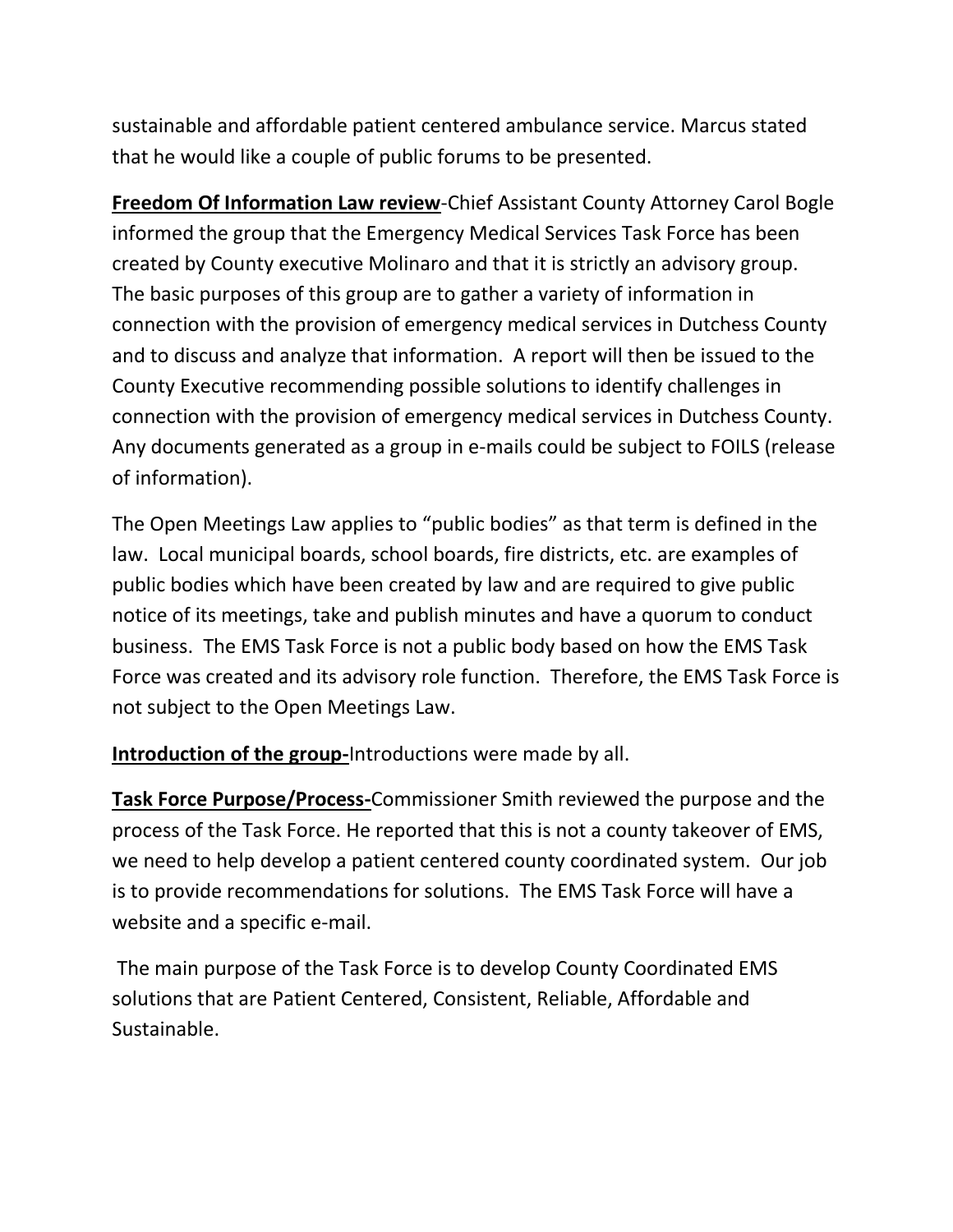The process is to develop common situational awareness, to include current status of each area/service, identify a common set of challenge or priorities and to develop potential solutions to these challenges.

Once commonalities are identified, specific areas/tasks will be addressed. Sub groups will be established to address specific issues, and will report back to the Task Force. Outside entities can be involved to assist in addressing challenges and solutions. The process will also include additional input, other stakeholders as needed, Public Forums, a Steering Committee and a written report to the County Executive.

**EMS System Overview-**Dave Violante did a power point presentation on EMS Systems and Components. The models of EMS system delivery are the following:

The Franco-German model is based on the "stay and stabilize" philosophy (public health).

The Anglo-American model is based around "scoop and run" philosophy (public safety).

EMS SYSTEM DELIVERY consists of the following:

- Health Care Organization **(Hospital/Group)**
- 
- Public Safety Agencies (EMS/Fire/Police)
- Basic Life Support (BLS)
- Advanced Life Support (ALS)
- Tiered Responses (First Responder/EMT/Paramedic
- Community Paramedicine

A successful EMS system is one that the entire community believes to be successful.

Private Agency (Commercial/Non-profit)